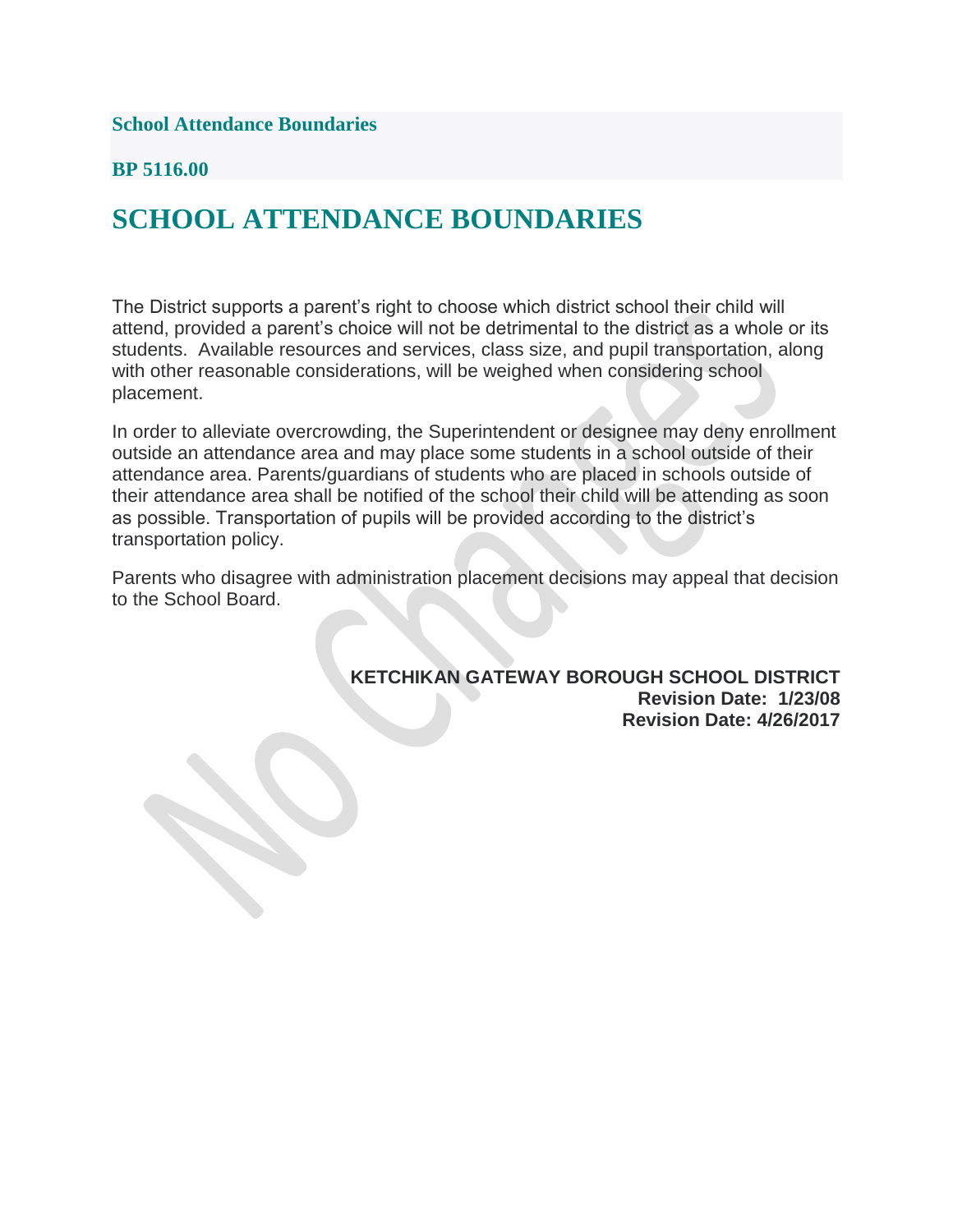## **School Attendance Boundaries**

## **AR 5116.00**

# **CHOICE OF SCHOOLS**

- 1. Available Space The number of children to be enrolled in each school shall be determined by the Superintendent. Such determination will be based on individual school capacity, optimum enrollment levels, safety standards, pupil/teacher ratios and other considerations pertaining to educational benefit.
- 1.
- a. District goals for elementary class size ranges:
	- i. Kindergarten: 47-20 students 18 Students
	- ii. Grades 1, 2  $\frac{1}{2}$  and 3:  $\frac{19-22}{2}$  students 20 Students
	- iii. Grades  $3, 4, 5$  and  $6: 22-26$  students 24 Students
- b. If actual enrollment exceeds the goal class size range by 20%; class size limits may be imposed or additional staffing may be considered. Higher class sizes may be considered at the principal's discretion.
- c. Additional staffing may be considered at the principal and superintendents discretion.
- 2. Placement Children currently enrolled in a school will remain in that school on a space available basis. Any involuntary displacements will be made based upon seniority. Students who have been in the school the shortest time will be transferred first.
- 1.
- a. Enrollment preferences may be honored in the following circumstances:
	- i. Proximity the school is the closest in proximity of the student's residence.
	- ii. Sibling a sibling of the student is currently enrolled in the choice school.
- 3. Intra-District Transfer Transfer of elementary students may occur when a family relocates. All options should be considered, however, before transferring students mid-year.
- 4. Process to Transfer The following process must be complied with in order to transfer an elementary student: